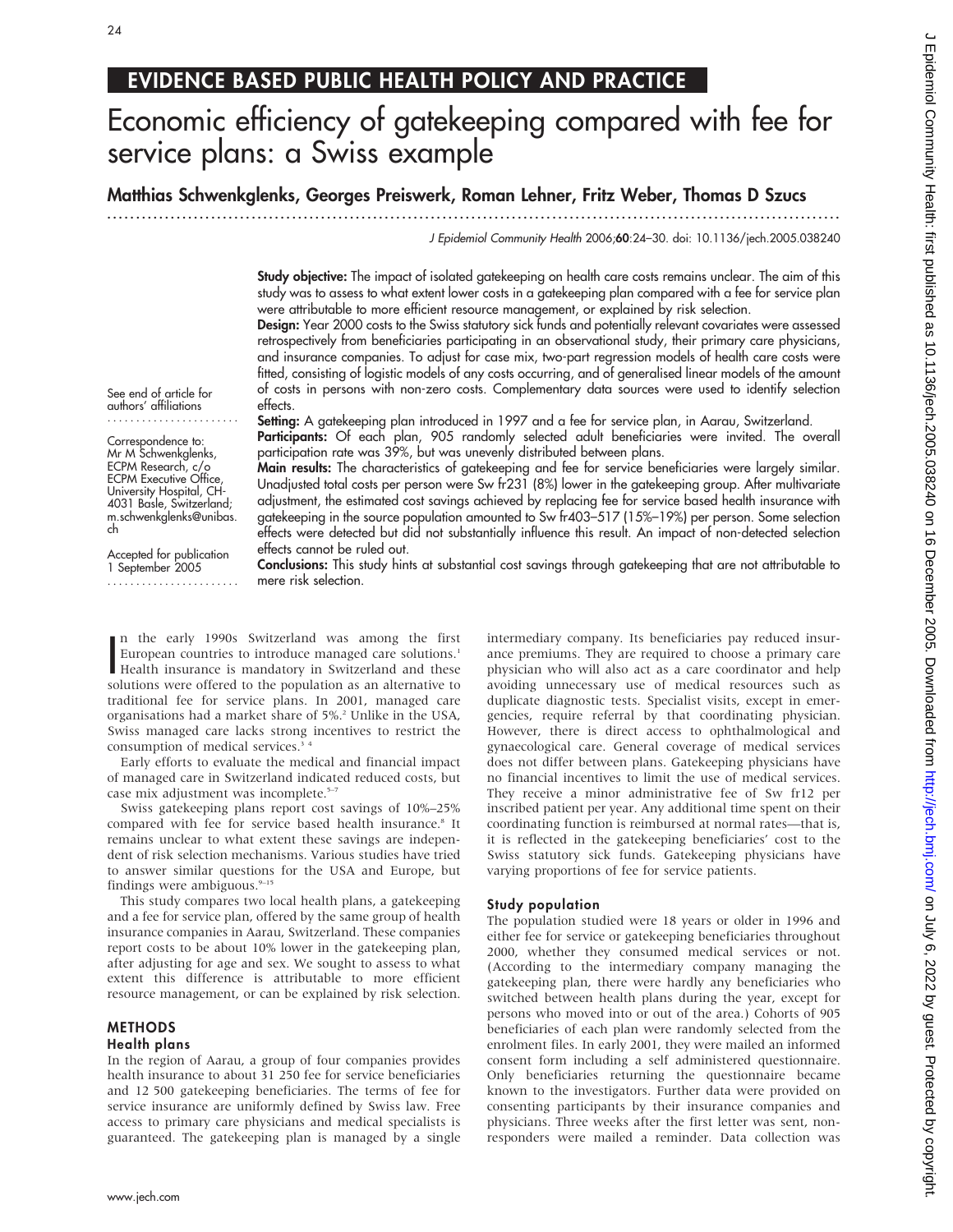# Table 1 Selected beneficiary characteristics by plan

| Characteristic                                                       | Gatekeeping $(n=433)^*$ Fee for service $(n=267)^*$ |             | p Value     |  |
|----------------------------------------------------------------------|-----------------------------------------------------|-------------|-------------|--|
| Age (mean (SD) years)                                                | 56.8 (17.1)                                         | 53.6 (16.3) | 0.014       |  |
| Female (%)                                                           | 53.2                                                | 60.3        | $0.068**$   |  |
| Duration of health insurance with the same company (mean (SD) years) | 29.7 (18.2)                                         | 28.8 (18.0) | 0.555       |  |
| Complementary insurance contracts (mean (SD) number)                 | 0.94(0.75)                                          | 1.0(0.70)   | 0.088       |  |
| Importance assigned to low insurance premiums (mean (SD) score)+     | 2.8(1.1)                                            | 2.5(1.2)    | $0.003 +$   |  |
| Professional status (%)±                                             |                                                     |             |             |  |
| professionally active                                                | 48.7                                                | 60.1        | $0.004**$   |  |
| housework and childcare                                              | 47.1                                                | 52.4        | $0.171**$   |  |
| unemployed                                                           | 1.9                                                 | 2.6         | $0.492**$   |  |
| retired                                                              | 41.6                                                | 32.2        | $0.013**$   |  |
| Marital status (%)                                                   |                                                     |             |             |  |
| unmarried                                                            | 10.0                                                | 16.7        | $0.055**$   |  |
| married                                                              | 71.6                                                | 64.0        |             |  |
| widowed                                                              | 11.2                                                | 10.6        |             |  |
| divorced                                                             | 7.2                                                 | 8.7         |             |  |
| Household size (mean (SD) number)                                    |                                                     |             |             |  |
| adults                                                               | 2.0(0.7)                                            | 1.9(0.8)    | $0.208 +$   |  |
| children $\leqslant$ 18 years                                        | 0.40(0.82)                                          | 0.35(0.73)  | $0.631 +$   |  |
| Nursing home residency (%)                                           | 1.9                                                 | 1.9         | $0.988**$   |  |
| Residency in the Aarau area in 1996 (%)                              | 97.2                                                | 90.6        | $< 0.001**$ |  |
| BMI (mean (SD) $\text{kg/m}^2$ )                                     | 25.2(4.4)                                           | 24.9(4.4)   | 0.498       |  |
| Physically active or doing sports (%)                                | 38.2                                                | 44.3        | $0.113**$   |  |
| Current smoking (%)                                                  | 22.2                                                | 30.0        | $0.022**$   |  |
| Current alcohol consumption                                          | 87.0                                                | 87.2        | $0.801**$   |  |
| Importance assigned to healthy nutrition (mean (SD) score)§          | 3.09(0.67)                                          | 3.04(0.62)  | $0.267 +$   |  |
| Subjective health status (mean (SD) score)                           |                                                     |             |             |  |
| SF-36 general health scale                                           | 70.6 (18.5)                                         | 71.3 (19.9) | 0.648       |  |
| SF-36 physical health summary scale                                  | 49.6 (9.9)                                          | 50.0 (10.2) | 0.648       |  |
| SF-36 mental health summary scale                                    | 52.1 (8.9)                                          | 51.2(9.4)   | 0.247       |  |
| ICED (mean (SD) score)                                               |                                                     |             |             |  |
| in 2000                                                              | 2.2(3.1)                                            | 2.0(2.9)    | $0.470 +$   |  |
| in 1996                                                              | 1.8(2.7)                                            | 1.5(2.4)    | $0.378 +$   |  |
| History of mental illness (%)                                        | 17.1                                                | 18.8        | $0.635**$   |  |

a four point Likert scale. ¶Unpaired t test. \*\* $\chi^2$  test. ††Mann-Whitney U test.

completed in June 2001. Elaborate procedures were applied to ensure a maximum of data protection.

### Study outcome and covariates

The primary outcome was gross cost to the Swiss statutory sick funds in 2000. Collection of covariates aimed to permit comprehensive case mix adjustment.<sup>16</sup> It included cost and morbidity data between January and December 1996, the year before the gatekeeping plan was first offered to the population. Cost data and health insurance contract details were provided by the insurance companies, the latter reflecting the beneficiaries' decisions taken in 1999 and defining their status in 2000. The physicians provided morbidity scores for 1996 and 2000 (index of co-existent diseases, ICED),<sup>17</sup> physiological data, and their own practice characteristics. Data collection from the study participants comprised demographic and socioeconomic covariates; subjective health status (self administered SF-36); health behaviour; inclination to overuse or underuse medical services; and medical resource use. As discussed later, some of these covariates were time dependent and reported the situation at the time of data collection—that is, in the first half of 2001. Analyses were performed including and excluding these covariates.

In addition to the main dataset, anonymous age and sex data for all randomly selected potential participants and year 2000 cost data for the total source population, aggregated by age, sex, and health plan, were available. These were used to identify selection effects.

All costs are in Swiss francs (Sw fr). On 31 December 2000, Sw fr1 equalled  $\in$ 0.66.

### Statistical methods

Multiple logistic regression was used to model plan membership as a function of beneficiary characteristics identified in univariate analysis.

| Characteristic                                | Gatekeeping $(n = 433)^*$ | Fee for service $(n = 267)^*$ | p Values |
|-----------------------------------------------|---------------------------|-------------------------------|----------|
| Primary care physician consultations in 2000† | $3.2(4.4):$ 2             | 3.2(4.2):2                    | 0.440    |
| Medical specialist consultations in 2000†     | 1.0(2.2):0                | 1.6(4.0):0                    | 0.083    |
| Hospitalisations in 2000+                     | 0.16(0.44):0              | $0.21$ (0.58); 0              | 0.664    |
| Total costs $>$ Sw fr0 in 2000 (%)            | 83.6                      | 83.6                          | 0.984    |
| Total costs in 2000±                          | 2496 (4870); 1120         | 2727 (4311); 1344             | 0.407    |
| Outpatient costs in 2000‡                     | 1815 (2287); 1102         | 2192 (3113); 1261             | 0.382    |
| Inpatient costs in 2000‡                      | 680 (3821): 0             | 535 (1948): 0                 | 0.994    |
| Total costs $>$ Sw fr0 in 1996 (%)            | 80.7                      | 79.1                          | 0.634    |
| Total costs in 1996‡                          | 1674 (2991); 731          | 2436 (5466); 824              | 0.646    |
| Outpatient costs in 1996‡                     | 1284 (1702); 670          | 1648 (2726); 811              | 0.469    |
| Inpatient costs in 1996‡                      | 390 (1934): 0             | 789 (3849): 0                 | 0.375    |

\*Number is smaller at the individual variable level because of missing values. †Mean number (SD); median. Self reported values, in good accordance with physician reported values.  $\pm$ Mean Sw fr (SD); median. Observations with zero values included. §Mann-Whitney U test.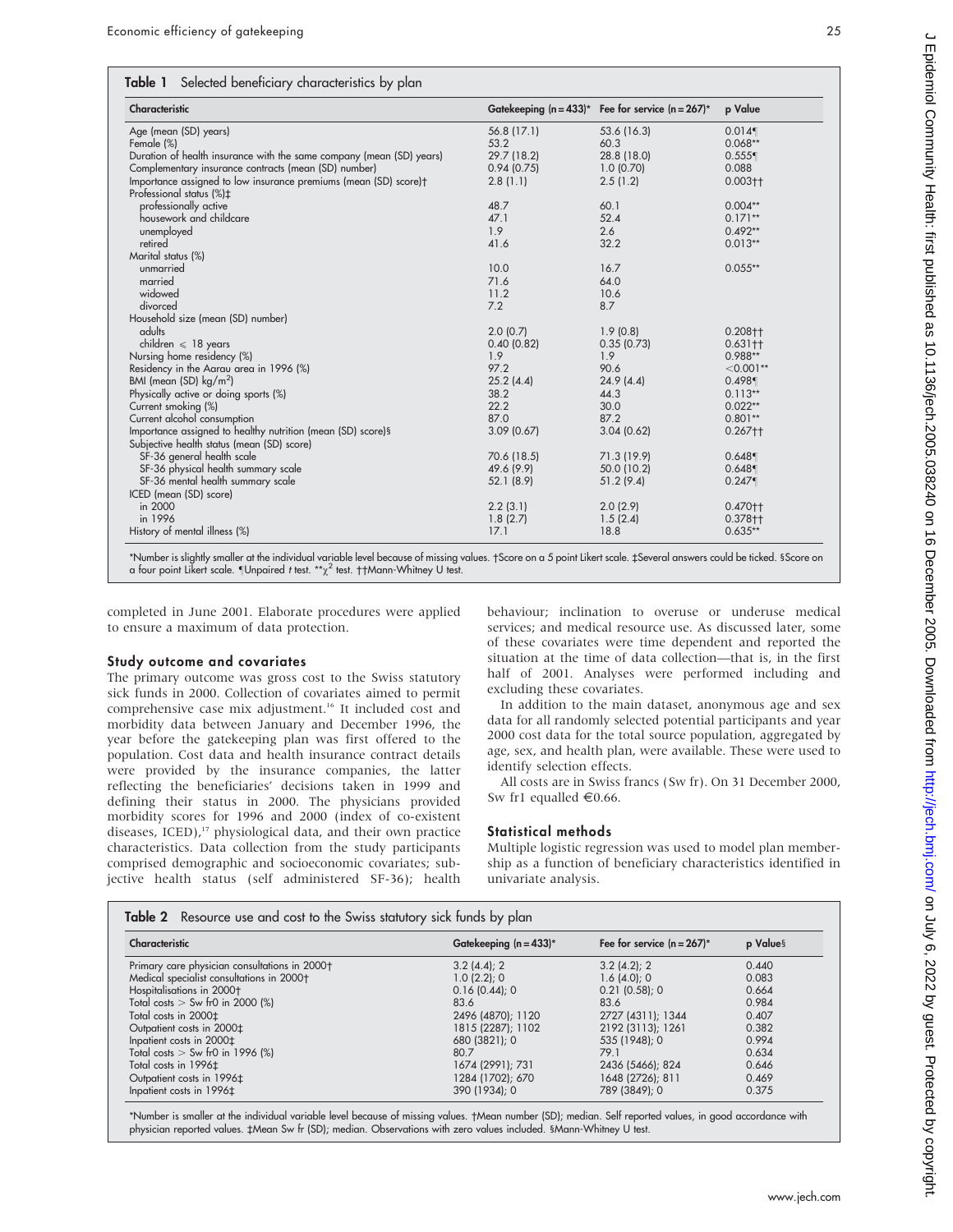| $n = 418*$                                                        | $Log-likelihood - 99.05†$         | Pseudo $r^2$ of the<br>$model = 0.43+$<br>p Value |  |
|-------------------------------------------------------------------|-----------------------------------|---------------------------------------------------|--|
| Independent variable                                              | Coeff (95% CI)                    |                                                   |  |
| Fee for service plan membership                                   | $-3.43$ ( $-5.76$ to $-1.12$ )    | 0.004                                             |  |
| Fee for service plan membership divided by age<br>(women)§        | 138.51 (35.37 to 241.65)          | 0.008                                             |  |
| Fee for service plan membership divided by age<br>$(men)$ §       | 143.83 (41.24 to 246.42)          | 0.006                                             |  |
| Age (women)                                                       | $0.01$ (-0.08 to 0.11)            | 0.762                                             |  |
| $Age2$ (women)                                                    | $-0.001$ ( $-0.002$ to $-0.000$ ) | 0.020                                             |  |
| Age (men)                                                         | $-0.06$ ( $-0.12$ to $-0.01$ )    | 0.021                                             |  |
| 1996 outpatient costs (log scale)                                 | $0.31$ (0.18 to 0.43)             | < 0.001                                           |  |
| ICED score in 1996                                                | $0.67$ (0.12 to 1.22)             | 0.017                                             |  |
| ICED score increase between 1996 and 2000                         | $0.73$ (0.14 to 1.31)             | 0.016                                             |  |
| SF-36 General Health Scale score<br>Fixed beneficiary co-payment¶ | $-0.03$ ( $-0.06$ to $-0.01$ )    | 0.018                                             |  |
| Sw $fr400$                                                        | $-0.85$ ( $-1.76$ to 0.06         | 0.067                                             |  |
| $Swf_{r600}$                                                      | $-0.92$ ( $-2.23$ to 0.39)        | 0.171                                             |  |
| $\geq$ Sw fr1200                                                  | $-1.92$ ( $-3.04$ to $-0.79$ )    | 0.001                                             |  |
| Importance assigned to low insurance premiums**                   | $0.41$ (0.07 to 0.75)             | 0.019                                             |  |
| Self reported low aversion of consulting a doctor**               | $-0.43$ ( $-0.81$ to $-0.06$ )    | 0.024                                             |  |
| Being retired                                                     | $1.75$ (0.35 to 3.14)             | 0.014                                             |  |
| Constant                                                          | 5.42 (1.96 to 8.89)               | 0.002                                             |  |

Table 3 Logistic regression model of non-zero total health care costs in 2000 (part 1 of two part model)

\*Number<466 because of missing values. †Uncritical Hosmer-Lemeshow goodness of fit test (p=0.54). `Predictions correct in 89%. 1Term representing effect modification. Compared with lawful minimum of CHF 230. \*\*Per increase by 1 on a 5 point Likert scale.

Expectedly, health care costs included a substantial proportion of zero values and were heavily left skewed and heteroskedastic (their variance increasing with increasing cost). Two-part regression models of total and outpatient costs were fitted. In the first part we modelled whether any costs were accrued using logistic regression and in the second, generalised linear models (GLMs) were used to analyse the amount of costs in the persons with non-zero costs.18 19 The GLMs used a logarithmic link function and assumed a  $\gamma$  distribution of errors.<sup>20 21</sup> Potential covariates were assessed if an association with costs seemed plausible on logical or on statistical grounds ( $p \le 0.25$  in univariate analysis). Firstly, all time dependent covariates primarily describing the situation in 2000 or 2001 were excluded (reduced models). In a second step (extended models), such covariates were permitted. Resource use variables were not used as covariates. As detailed in tables 4 and 5, some few observations with costs over Sw fr20 000 in 2000 were excluded from the main analysis, to reduce the impact of chance effects in this small sample. Complementary analyses included all available observations.

Total predicted values were calculated by multiplying the predicted values of both sub-models.<sup>21</sup> To estimate the marginal (population level) cost impact of gatekeeping, all participants were assumed to be gatekeeping beneficiaries, or fee for service beneficiaries. Both sets of predicted values were calculated and their difference was taken. The result estimates the cost impact of replacing fee for service based health insurance with gatekeeping in the source population.

Two sided p values of 0.05 were used to determine significance. Confidence intervals (CIs) shown are at the 95% level. CIs for the marginal effects were calculated by bias corrected bootstrapping using 1000 repetitions.

# RESULTS

# Participation and data availability

In total, 700 (39%) of the randomly selected persons returned the mailed questionnaire, 433 (48%) of the gatekeeping beneficiaries and 267 (30%) of the fee for service beneficiaries. In both groups, 86% of these consented to have additional data collected from their insurance companies and physicians. Full data inclusive of year 2000 cost data and year 1996 cost and morbidity data were finally available from 466 (26%) of the randomly selected persons, 317 (35%) of the gatekeeping beneficiaries and 149 (16%) of the fee for service beneficiaries.

Data completeness among respondents was at least 90%. Data provided by a total of 82 participating physicians were near complete, but some physicians who only treated fee for service beneficiaries refused to participate, which reduced the number of fee for service beneficiaries with full data available. Data provided by the insurance companies were complete.

# Beneficiary characteristics and health status

Demographic characteristics, health insurance contract details, and indicators of socioeconomic status were similar between plans (table 1). The age range was 23–92 years in the gatekeeping group and 23–96 years in the fee for service group. However, the gatekeeping beneficiaries were on average 3.2 years older than the fee for service beneficiaries and the proportion of women was lower by 7%. The gatekeeping beneficiaries seemed to be slightly less mobile, less professionally active, and had a lower household income.

Both groups were similar with respect to health behaviour and health status (table 1). However, the gatekeeping group had a lower proportion of current smokers, especially in the younger age groups. The proportion of physically active persons was higher in the fee for service group (nonsignificant).

#### Medical resource use and cost

Table 2 details medical resource use and cost to the Swiss statutory sick funds. Fewer consultations with medical specialists and fewer hospitalisations were reported in the gatekeeping group and their year 2000 total costs per person were Sw fr231 lower. Outpatient costs were Sw fr377 lower (consultation costs, Sw fr7 lower; medication costs, Sw fr130 lower; other outpatient costs Sw fr239 lower). Inpatient costs were Sw fr145 higher in the gatekeeping group, but this difference was annulled when nine observations with costs over Sw fr20 000 were excluded. Year 1996 costs were Sw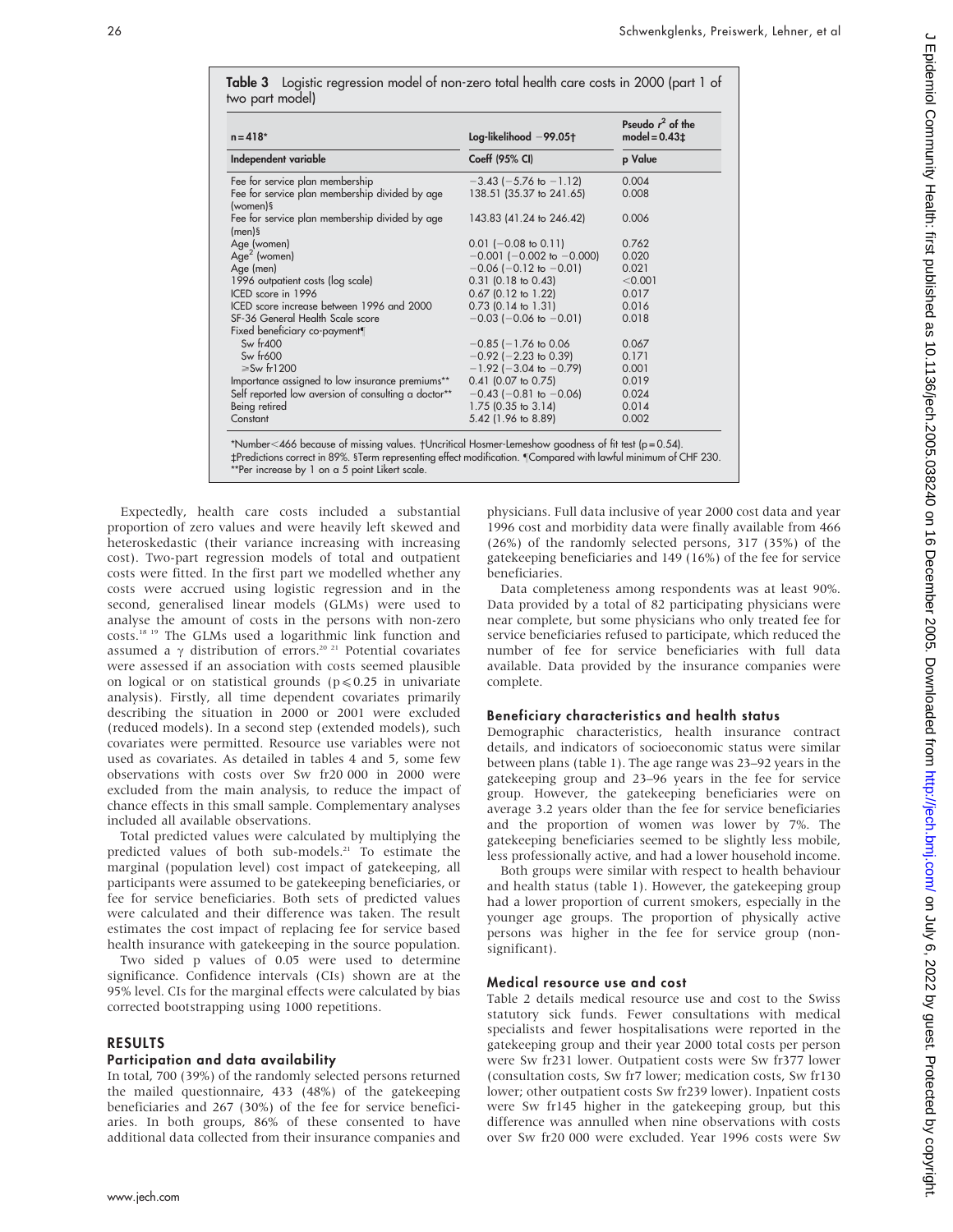Table 4 Generalised linear model of total health care costs in 2000, per person with non-zero costs\* (part 2 of two part model)

| Number = $347$                                                                                                                                                                                                                                                                                              | Log-likelihood $-2988.97$         | Deviance 249.15 |  |
|-------------------------------------------------------------------------------------------------------------------------------------------------------------------------------------------------------------------------------------------------------------------------------------------------------------|-----------------------------------|-----------------|--|
| Independent variable                                                                                                                                                                                                                                                                                        | Coeff (95% CI)                    | p Value         |  |
| Fee for service plan membership                                                                                                                                                                                                                                                                             | $0.24$ (0.04 to 0.44)             | 0.021           |  |
| Age (women)                                                                                                                                                                                                                                                                                                 | $-0.03$ ( $-0.09$ to 0.02)        | 0.246           |  |
| $Age2$ (women)                                                                                                                                                                                                                                                                                              | $0.001$ (0.000 to 0.001)          | 0.007           |  |
| Age (men)                                                                                                                                                                                                                                                                                                   | $-0.13$ ( $-0.21$ to $-0.04$ )    | 0.003           |  |
| Age <sup>2</sup> (men)                                                                                                                                                                                                                                                                                      | $0.003$ (0.001 to 0.005)          | 0.002           |  |
| Age <sup>3</sup> (women)                                                                                                                                                                                                                                                                                    | $-0.000$ ( $-0.000$ to $-0.000$ ) | 0.007           |  |
| 1996 outpatient costs (log scale)                                                                                                                                                                                                                                                                           | $0.06$ (0.01 to 0.10)             | 0.010           |  |
| ICED score in 1996                                                                                                                                                                                                                                                                                          | $0.61$ (0.28 to 0.94)             | < 0.001         |  |
| ICED score in 1996 * age (female)+                                                                                                                                                                                                                                                                          | $-0.01$ ( $-0.01$ to $-0.00$ )    | < 0.001         |  |
| ICED score in 1996 * age (male)+                                                                                                                                                                                                                                                                            | $-0.01$ ( $-0.01$ to $-0.00$ )    | < 0.001         |  |
| ICED score in 1996 * SF-36 Item 2+                                                                                                                                                                                                                                                                          | $-0.07$ ( $-0.12$ to $-0.01$ )    | 0.025           |  |
| ICED score in 1996 * 1996 outpatient costs (log<br>scale) <sup>+</sup>                                                                                                                                                                                                                                      | 0.02 (0.00 to 0.05)               | 0.040           |  |
| ICED score increase between 1996 and 2000                                                                                                                                                                                                                                                                   | $0.13$ (0.06 to 0.20)             | 0.001           |  |
| SF-36 Item 2                                                                                                                                                                                                                                                                                                | $-0.13$ ( $-0.29$ to 0.03)        | 0.121           |  |
| SF-36 General Health Scale score                                                                                                                                                                                                                                                                            | $-0.01$ ( $-0.02$ to $-0.01$ )    | < 0.001         |  |
| Complementary semi-private insurance                                                                                                                                                                                                                                                                        | $-0.29$ ( $-0.50$ to $-0.09$ )    | 0.005           |  |
| Importance assigned to low insurance premiums‡                                                                                                                                                                                                                                                              | $0.10$ (0.02 to 0.19)             | 0.017           |  |
| Living in a partnership                                                                                                                                                                                                                                                                                     | $0.60$ (0.19 to 1.01)             | 0.004           |  |
| Marital status                                                                                                                                                                                                                                                                                              |                                   |                 |  |
| married§                                                                                                                                                                                                                                                                                                    | $0.27$ (-0.15 to 0.68)            | 0.208           |  |
| widowed§                                                                                                                                                                                                                                                                                                    | $0.00$ (-0.48 to 0.49)            | 0.989           |  |
| divorced <sup>§</sup>                                                                                                                                                                                                                                                                                       | $-0.63$ ( $-1.16$ to $-0.10$ )    | 0.19            |  |
| Household size                                                                                                                                                                                                                                                                                              |                                   |                 |  |
| 2 adults¶                                                                                                                                                                                                                                                                                                   | $-1.25$ ( $-1.67$ to $-0.82$ )    | < 0.001         |  |
| ≥2 adults¶                                                                                                                                                                                                                                                                                                  | $-1.39$ ( $-1.88$ to $-0.90$ )    | < 0.001         |  |
| Integration                                                                                                                                                                                                                                                                                                 |                                   |                 |  |
| Swiss born or Swiss citizen**                                                                                                                                                                                                                                                                               | $-0.39$ ( $-0.88$ to 0.11)        | 0.127           |  |
| Swiss born and Swiss citizen**                                                                                                                                                                                                                                                                              | $0.11$ (-0.33 to 0.54)            | 0.624           |  |
| Aarau area residency in 1996                                                                                                                                                                                                                                                                                | 2.04 (1.14 to 2.95)               | < 0.001         |  |
| Aarau area residency in 1996 * age (female) †                                                                                                                                                                                                                                                               | $-0.02$ ( $-0.05$ to 0.00)        | 0.069           |  |
| Constant                                                                                                                                                                                                                                                                                                    | 7.36 (5.69 to 9.03)               | < 0.001         |  |
| *Three gatekeeping observations and four fee for service observations with health care costs over Sw fr20000 in                                                                                                                                                                                             |                                   |                 |  |
| 2000 not used. †Term representing effect modification. ‡Per increase by 1 on a 5 point Likert scale. §Compared<br>with unmarried. Combined likelihood ratio test, $p = 0.054$ . "Compared with one adult. **Compared with neither<br>Swiss born nor Swiss citizen. Combined likelihood ratio test. p=0.034. |                                   |                 |  |

fr762 lower in the gatekeeping group, but this difference was reduced to Sw fr199 when six observations with costs over Sw fr20 000 were excluded. None of the differences observed were statistically significant.

# Complementary data sources

Comparison with complementary data sources was undertaken to identify selection effects. Among all randomly selected persons, the observation of a higher mean age and a lower proportion of women on the gatekeeping side was confirmed, but less distinct. Participation rates by age and sex

group showed moderate deviations (1%–17%) from mean plan specific participation rates.

After adjusting for resulting differences in the age and gender distribution and after excluding all cases with costs over Sw fr20 000, year 2000 study level costs and the corresponding aggregated costs for the source population were similar. In the gatekeeping plan, study level total costs per person were Sw fr86 lower than population level costs, and in the fee for service plan, they were Sw fr69 lower. Within the strata defined by an age cut off of 65 years and sex, some of the differences seen were more distinct, but still

Table 5 Estimated cost impact of gatekeeping plan membership compared with fee for service plan membership (based on two part models)

|                                                            | Number*    | Cost difference (fee for service<br>minus gatekeeping) in persons<br>with non-zero costs‡ | Numbert    | Cost difference (fee for service<br>minus gatekeeping) in all<br>persons§ | Cost difference (fee for service<br>minus gatekeeping) in all<br>persons $(\%)\$ |
|------------------------------------------------------------|------------|-------------------------------------------------------------------------------------------|------------|---------------------------------------------------------------------------|----------------------------------------------------------------------------------|
| <b>Total costs</b><br>Reduced model<br>Extended model      | 372<br>347 | 498 $(-77$ to 1072)<br>513 (53 to 973)                                                    | 439<br>395 | $403$ (-120 to 1027)<br>$517$ (-11 to 1254)                               | 14.5<br>18.9                                                                     |
| <b>Outpatient costs</b><br>Reduced model<br>Extended model | 377<br>354 | 544 (76 to 1014)<br>394 (23 to 765)                                                       | 444<br>402 | 453 (28 to 973)<br>$372$ (-4 to 813)                                      | 24.6<br>17.9                                                                     |

\*Number available for GLM fitting. Reduced and extended total cost models, three gatekeeping observations and four fee for service observations with health care costs over Sw fr20000 in 2000 not used. Reduced outpatient cost model, one fee for service observation with outpatient costs over Sw fr20000 in 2000 not used. In the extended outpatient cost model, this observation was not contained because of a missing value in one of the additional predictor variables. †Number available for estimation of marginal (population) effects. ‡Conditional effect in persons with non-zero costs as derived from GLM coefficients. Mean Sw fr per person (CI). §Marginal (population) effect (combined effect estimate of two part regression, comparing the assumptions of exclusive gatekeeping plan membership and with exclusive fee for service plan membership). Mean Sw fr per person (bootstrapped CI). Expressed as a percentage of the costs incurred by the fee for service source population in the year of reference.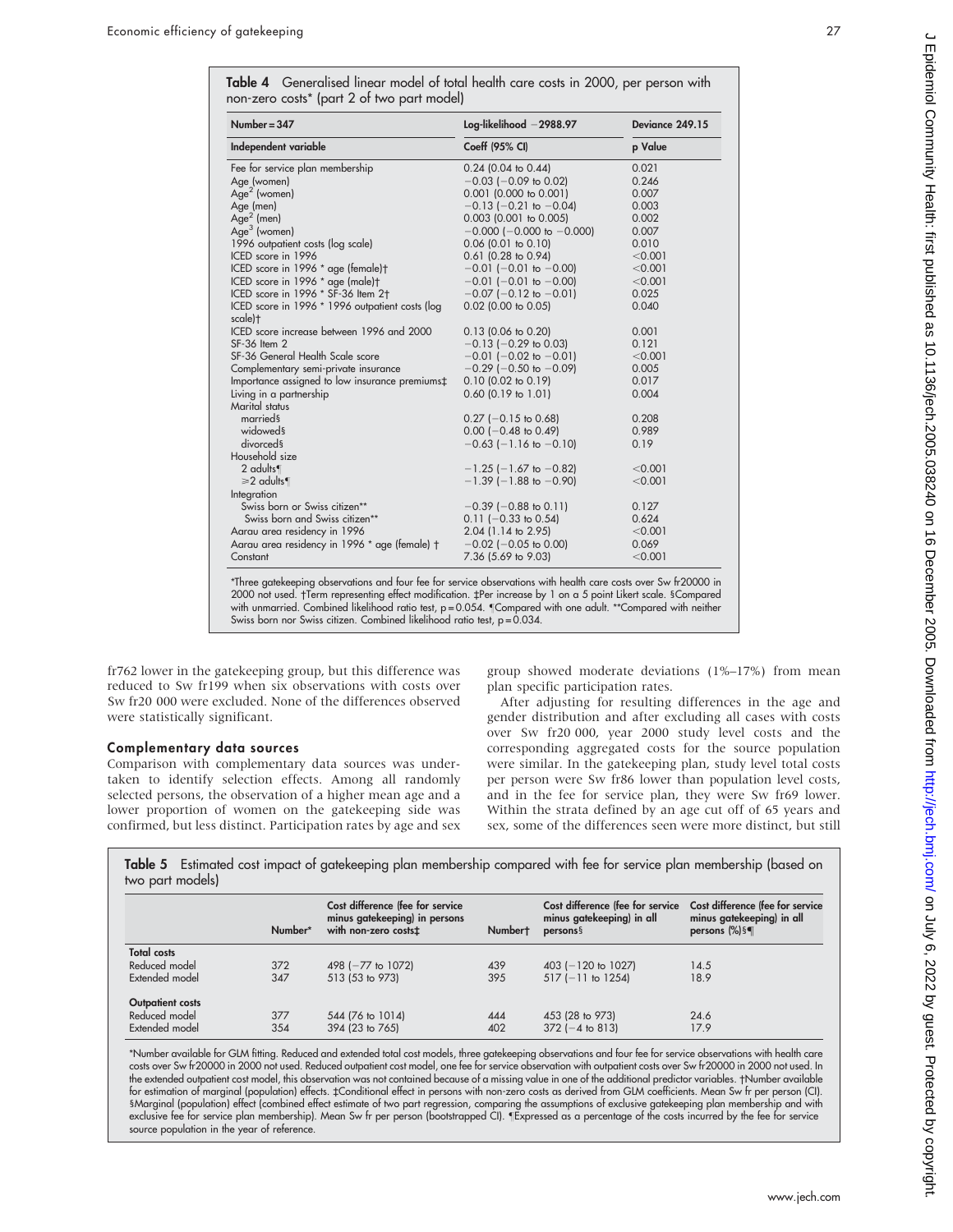moderate. The female fee for service beneficiaries above 65 years of age were the only exception. Their study level total costs were Sw fr740 lower than in the source population, compared with Sw fr8 lower in the corresponding gatekeeping beneficiaries.

# Predictors of plan membership

Logistic regression indicated that gatekeeping plan membership in 2000 was positively associated with lower 1996 total health care costs; higher 1996 ICED score; having complementary dental insurance; having a higher importance assigned to healthy nutrition; having a lower household income; having more children in the household; living in the Aarau area in 1996; and having a primary care physician with a higher number of consultations per year. The explanatory power of the model remained low (pseudo  $r^2$  0.10, 71% correct predictions).

# Predictors of cost

In the reduced model, non-zero total costs in 2000 were associated with higher 1996 outpatient costs; higher 1996 ICED score; lower age (note: after correction for morbidity). The effect of plan membership was modified by age, hinting at a reduced probability of non-zero costs in younger gatekeeping beneficiaries and vice versa. Table 3 shows the extended model.

In the study of participants with non-zero costs, the reduced GLM showed higher total costs to be significantly associated with fee for service plan membership (likelihood ratio test, borderline  $p = 0.066$ ; higher 1996 outpatient costs; higher 1996 ICED score; higher age; choice of lower selfpayments but higher insurance premiums; having complementary semi-private insurance; living in the Aarau area in 1996 (modified by age in women). The effect of 1996 ICED score was modified by age and 1996 outpatient costs. Table 4 shows the extended model.

Comparison of predicted and observed costs per person showed an overestimation in the fee for service group (difference Sw fr283 when regarding the extended total cost model), but not in the gatekeeping group (difference Sw  $fr-5$ ). When the female fee for service beneficiaries above 65 years of age (17 observations) were excluded, the difference seen in the fee for service group was reduced to Sw  $fr-86$ .

# Association of gatekeeping and cost

Direct parameter estimates derived from the conditional cost models as well as the estimated marginal (population) effects, comparing exclusive gatekeeping plan membership with exclusive fee for service plan membership, showed costs savings through gatekeeping at the total and outpatient levels (table 5). Estimated savings per person were in the range of Sw fr403–517 (15%–25% of the costs incurred by the fee for service source population). Some of the bootstrap based confidence intervals for the marginal effects overlapped the

# What this paper adds

- The aim of gatekeeping is to reduce the cost of health care without affecting its quality, primarily by avoiding duplicate diagnostic tests and unnecessary consultations with specialists.
- Studies of the impact of gatekeeping in mixed settings, where other techniques of utilisation management were also in place, have been inconclusive. According to this study, isolated gatekeeping may be an efficient technique of utilisation management.

null, but there was a strong and uniform tendency towards savings by gatekeeping. The reduced and extended models yielded consistent results at the total costs level, but the effect estimate derived from the reduced outpatient cost model seemed high.

Re-fitting the models and recalculating the marginal effects after inclusion of up to seven observations with costs over Sw fr20 000 led to higher effect estimates (for example, Sw fr773 instead of Sw fr517 when using the extended total cost model). In contrast, decreasing the cut off point further to Sw fr15 000 changed the effect estimates only marginally (Sw fr486 instead of Sw fr517). Exclusion of the female fee for service beneficiaries above 65 years of age yielded higher effect estimates (Sw fr645 instead of Sw fr517). Exclusion of the persons who joined the gatekeeping plan later than in 1997 yielded results in the range of the main results (Sw fr481 instead of Sw fr517).

# **DISCUSSION**

This study of a gatekeeping and a fee for service plan in Aarau, Switzerland, hints at relevant cost savings through gatekeeping that are not attributable to mere risk selection. Adjustment for case mix was achieved by performing two part multivariate analyses of year 2000 costs to the Swiss statutory sick funds, taking into account a wide variety of beneficiary and physician characteristics. The characteristics of gatekeeping beneficiaries and fee for service beneficiaries were largely similar. A considerable difference in the proportion of current smokers was concentrated on the younger study participants where a substantial impact on health care costs would not yet be expected. Whether physicians treated fee for service beneficiaries only, or beneficiaries from both plans, was not a significant predictor of cost on the fee for service side.

The result of case mix adjusted gatekeeping associated savings of around 20% confirms earlier Swiss reports and earlier, mostly trial based findings from the USA that gatekeeping may be an efficient technique of utilisation management.<sup>9-11 22-24</sup> However, non-randomised US studies found no or only marginal costs savings associated with gatekeeping.<sup>13 14 25-27</sup> A European study using country level aggregate data found no gatekeeping effect on total costs, but significant savings in the outpatient setting.<sup>15</sup>

In this study, constraints on planned sample size in conjunction with a low response rate and incomplete information from some participants led to a small number of usable observations. Thus, the power to detect differential plan member characteristics may have been limited. Furthermore, response rates differed considerably between plans, hinting at the possibility of selection bias.

Accounting for a wide range of potential confounders reduced the probability of strong selection bias. Moreover, external data allowed us to assess in part to what extent selection effects were present in the study dataset. Essentially, comparison with aggregated cost data for the source population showed that this study found low costs in the female fee for service beneficiaries from age 65 onwards.

Comparison of predicted and observed costs at the GLM level showed an isolated over-estimation of costs in the fee for service group, implying a possible exaggeration of the gatekeeping effect. Exclusion of the observations representing female fee for service beneficiaries from age 65 onwards diluted this over-estimation. Re-estimation of the two part cost models after exclusion of this same group of observations did not reduce the combined estimates of the gatekeeping effect. This latter finding may suggest that the identified deviation of observed costs from population level costs at the subgroup level induced no strong distortion of the main study results. However, additional influences of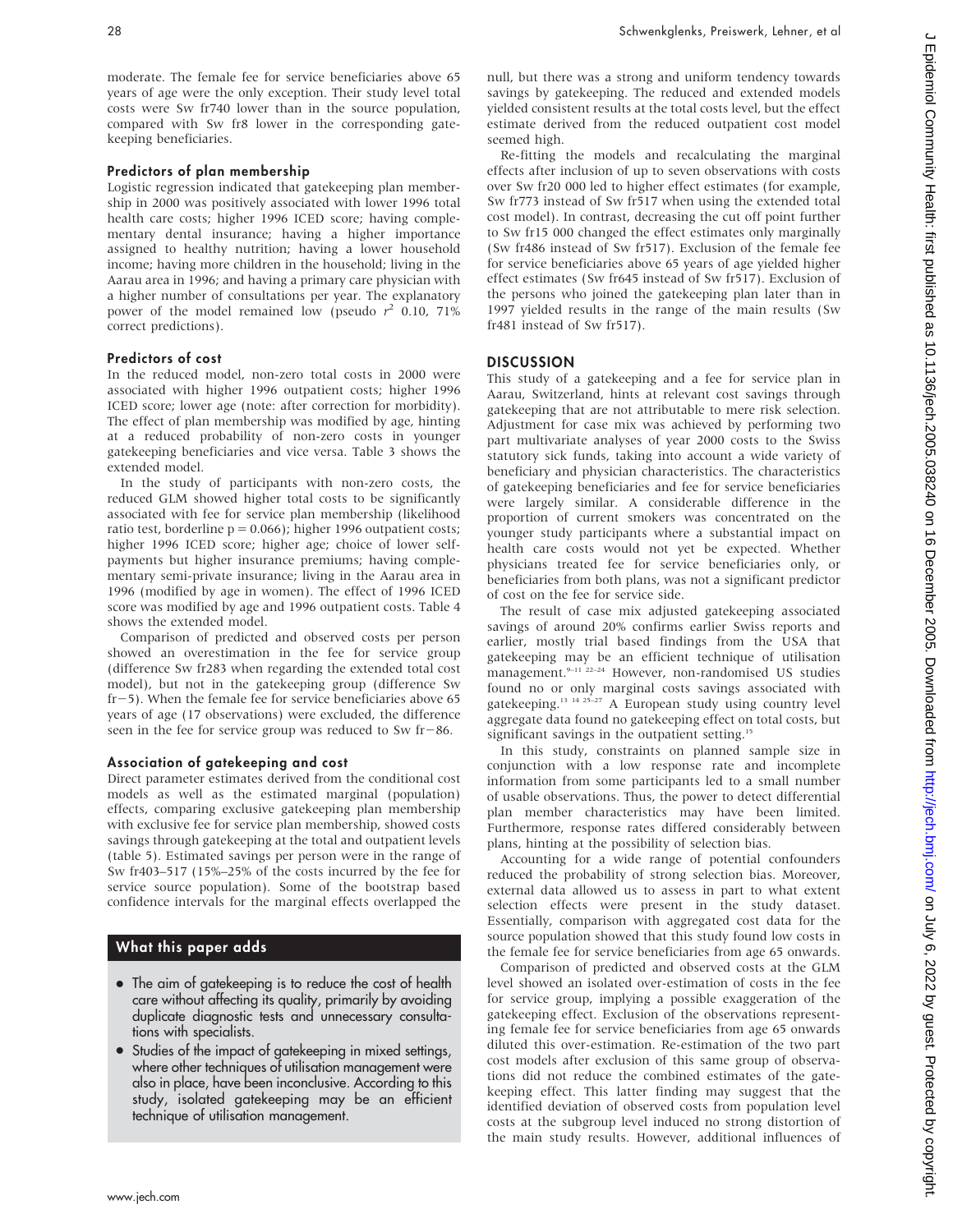# Policy implications

Policy decisions that have an impact on national reimbursement systems, or on the type of products offered by health insurers, should consider gatekeeping as an option that avoids strong incentives to restrict the use of medical services and that may, therefore, be largely uncontroversial for a public concerned with quality.

non-detected selection effects alongside unmeasured covariates cannot be ruled out.

Cost and morbidity data for 1996, the year before the gatekeeping plan was first offered to the population, defined a baseline that could not be influenced by plan specific mechanisms.

The finding of cost savings through gatekeeping is not invalidated by the observation that the unadjusted increase in total health care costs between 1996 and 2000 was more pronounced on the gatekeeping side. As confirmed by logistic regression modelling of plan membership, persons with higher health care costs in 1996 but not persons with a higher 1996 ICED score were reluctant to join the gatekeeping plan. This must have led to a regression to the mean effect as it has been described before for similar settings.<sup>7</sup> A higher mean age in the gatekeeping group and the fact that more persons in this group reached the age threshold of 65 years between 1996 and 2000 may also have contributed to the more pronounced increase seen here.

Data collection from the study participants occurred in the first half of 2001 and some time dependent covariates (describing subjective health status, health behaviour, and resource use preferences) reported the situation at this point in time, but were nevertheless used in the regression models on year 2000 costs. The intention was not to assess causeeffect relations between these covariates and the target variable, but merely to reduce the amount of unexplained variance and thus to achieve more precise estimates of the gatekeeping effect. Moreover, most of the covariates in question tend to change slowly over time. The differences between the health plans under study are fairly limited and unlikely to cause differential changes of attitudes, behaviours or even health status in the mid-term. Thus, the 2001 values of these covariates can be assumed to represent the situation directly before and in 2000 fairly adequately, except for random changes of health status.

All regression analyses on cost were performed excluding as well as including these covariates and the resulting estimates of the gatekeeping effect were similar. However, the reduced model on outpatient costs yielded effect estimates that were higher than those seen in the total costs. This was because of insufficient adjustment and it turned out that the difference in explanatory power between the reduced and extended models occurred mainly because no subjective health status variable was available for the former. The level of self payments chosen (an insurance contract detail) tended to be higher in healthier persons and could be used as an, albeit unsatisfactory, proxy. Variables indicating a high importance assigned to low insurance premiums, or a low household income, behaved near identical in all cost models, but the former was less affected by missing values and therefore preferred.

The gatekeeping plan under study does not incorporate additional utilisation management practices such as prospective utilisation review.<sup>28</sup> It focuses on the avoidance of duplicate diagnostic tests and unnecessary specialist consultations. Some case management occurs informally. The exact mechanisms behind the cost savings seen could not be

identified, as cost and resource use data were not detailed enough for a refined analysis of the medical services provided. Therefore, we cannot contribute to ongoing discussions whether the gatekeeping approach could be optimised, for example, by permitting direct specialist access for particular subgroups of persons or under special circumstances.29 30 In our case, most savings were realised in the outpatient setting. The number of consultations was less important for the overall result than the amount of services performed per consultation and the amount of medications prescribed.

This study supports that utilisation management through gatekeeping may be associated with relevant savings in health care costs.

# ACKNOWLEDGEMENTS

Beat Gasser, Atupri Krankenkasse, Berne; Asy Durrer, CONCORDIA Kranken- und Unfallversicherer, Lucerne; Dr René Kühne, Helsana Versicherungen AG, Zürich; Denise Fitzi, Winterthur Versicherungen, Winterthur; and Dr Arthur Vogt, Steinen, all Switzerland, contributed during preparation and conduction of the study. Dr Susan Ettner, UCLA Schools of Medicine and Public Health, Los Angeles, USA, and Professor Christoph Minder, ISPM, Berne, Switzerland, advised on statistical issues. Dr Adam Lowy, SIAK, Berne, Switzerland, and Professor Sebastian Schneeweiss, Boston, USA, made valuable comments on the manuscript.

#### Authors' affiliations .....................

M Schwenkglenks, T D Szucs, European Centre of Pharmaceutical Medicine (ECPM), University of Basle, Basle, Switzerland G Preiswerk, SanaCare AG, Winterthur, Switzerland R Lehner, F Weber, Office based physicians, Aarau, Switzerland

Funding: this work was partially funded by unrestricted, educational grants from CONCORDIA Schweizerische Kranken- und Unfallversicherung, Lucerne; Helsana Versicherungen AG, Zürich; Krankenkasse SBB, Zürich; Wincare Versicherungen, Winterthur; Novartis Pharma Schweiz AG, Berne, all Switzerland.

Conflicts of interest: Georges Preiswerk is an employee of the company managing the gatekeeping plan under study. Roman Lehner and Fritz Weber are office based physicians treating beneficiaries of the health plans under study. Matthias Schwenkglenks and Thomas D Szucs: no potential conflicts of interest.

Ethical approval: On 27 February 2001, the data protection registrar of University Hospital, Zürich, Switzerland, the corresponding author's affiliation when this study was planned and data were collected, decided that an ethical approval was not required for this study as the design did not entail an intervention.

### REFERENCES

- 1 **Bohlert I**, Adam I, Robra BP. [The Swiss gatekeeper system a model for improving capacity development and economic effectiveness]. Gesundheitswesen 1997;59:488–94.
- 2 Anonymous. Managed-Care-Modelle in der Schweiz. Managed Care 2001;5:37–9.
- 3 Kuttner R. Must good HMOs go bad? First of two parts: the commercialization of prepaid group health care, N Engl J Med 1998;338:1558–63.
- 4 Baumberger J. So funktioniert Managed Care. Anspruch und Wirklichkeit der integrierten Gesundheitsversorgung in Europa. Stuttgart: Thieme, 2001:126–32.
- 5 **Bundesamt für Sozialversicherung**. Neue Formen der Krankenversicherung:<br>Alters- und Kostenverteilungen im Vergleich zu der traditionellen Versicherung. Ergebnisse der Administrativdatenuntersuchung, 2. Teil. Bern: Bundesamt für Sozialversicherung, 1998;11:136-41.
- 6 **PROGNOS AG**. Evaluation neuer Formen der Krankenversicherung.<br>Synthesebericht. Bern: Bundesamt für Sozialversicherung, 1998:39–58.
- 
- 7 Etter JF, Perneger TV. Health care expenditures after introduction of a gatekeeper and a global budget in a Swiss health insurance plan. J Epidemiol Community Health 1998;52:370–6.
- 8 Baumberger J. So funktioniert Managed Care. Anspruch und Wirklichkeit der integrierten Gesundheitsversorgung in Europa. Stuttgart: Thieme,  $2001 \cdot 136 - 7$
- 9 Schillinger D, Bibbins-Domingo K, Vranizan K, et al. Effects of primary care coordination on public hospital patients. J Gen Intern Med 2000;15:329–36.
- 10 Martin DP, Diehr P, Price KF, et al. Effect of a gatekeeper plan on health services use and charges: a randomized trial. Am J Public Health 1989;79:1628–32.